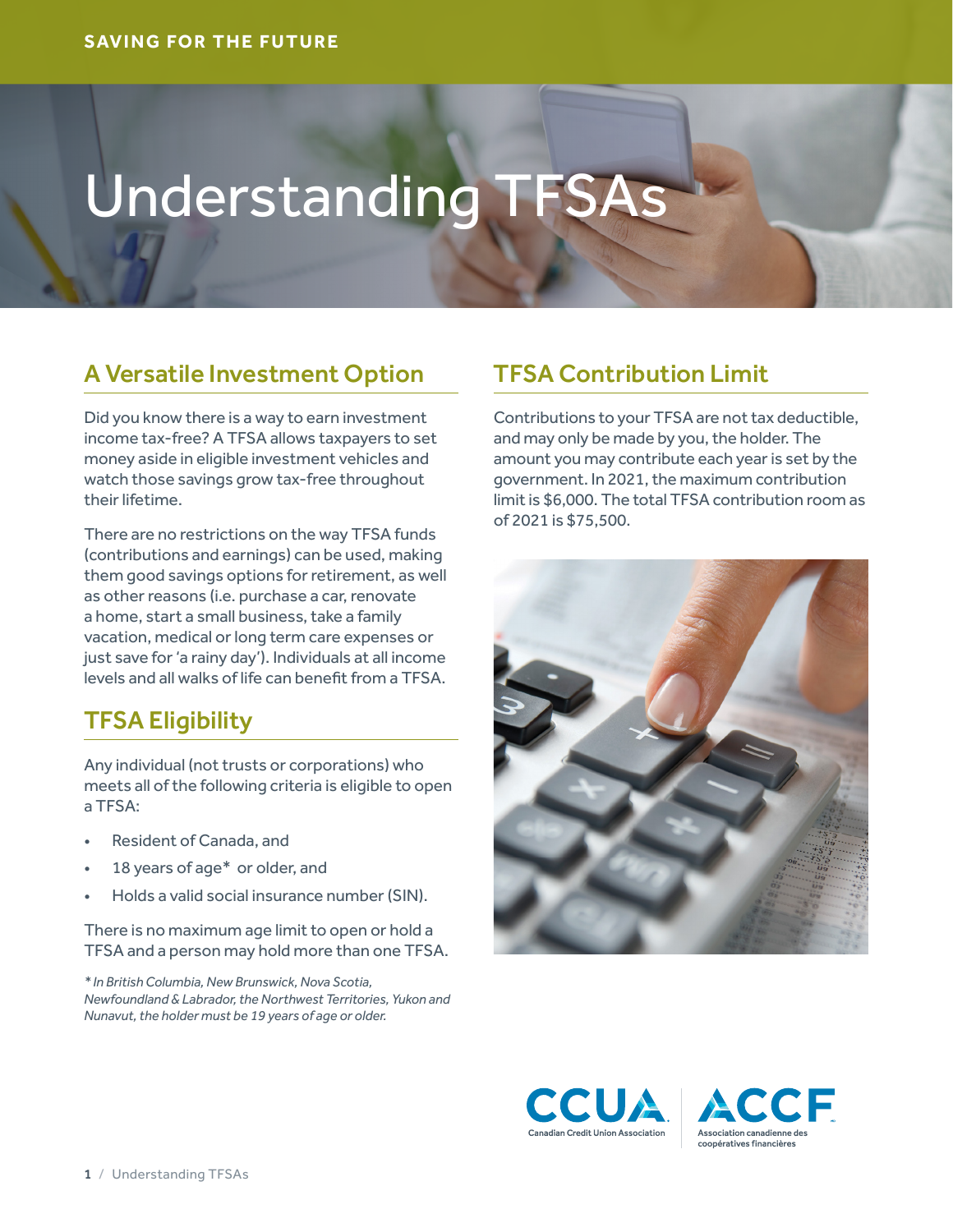#### **MAXIMUM CONTRIBUTION ROOM CALCUL ATION**

The maximum contribution limit is calculated as follows:

**Unused contribution room at the end of the** 

**previous year**

**+ + = in the previous year Contribution limit for current year**

**Withdrawals made** 

**Maximum contribution limit**

You are responsible for knowing your TFSA contribution limit. You can contact the CRA for up to date information on your TFSA transactions, your contribution limit, as well as your contribution history:

- Access "My Account" on the CRA website: [www.canada.ca/en/revenue-agency/services/](https://www.canada.ca/en/revenue-agency/services/e-services/e-services-individuals/account-individuals.html) [e-services/e-services-individuals/account-individuals.html](https://www.canada.ca/en/revenue-agency/services/e-services/e-services-individuals/account-individuals.html)
- Call 1-800-267-6999 to reach the Tax Information Phone Service (TIPS)

#### Unused TFSA Contribution Room

When you contribute less than the maximum contribution limit, the difference is referred to as 'unused contribution room'. Unused contribution room accumulates each year and is carried forward indefinitely, allowing you to 'catch up' in future years.

### Excess TFSA Contributions

It is important to keep track of your contribution room. If you contribute more than allowed to your TFSA, you will be penalized by the Canada Revenue Agency (CRA). An excess contribution will result in a 1% per month penalty tax on the highest excess amount in each month. The tax applies until the entire excess amount is withdrawn or absorbed by new contribution room in subsequent years.

The CRA will advise you when an excess contribution occurs.

#### Qualified Investments

The types of investments eligible for TFSAs are restricted under the Income Tax Act. Options available through credit unions vary and may include:

- Term deposits and GICs.
- Variable interest savings accounts.
- Credit union shares.
- Index-linked term deposits.
- Mutual funds.
- Publicly traded securities.
- Bonds.

There are restrictions on holdings in a self-directed TFSA. Entrepreneurs and small business owners should check these rules carefully, particularly regarding investments in companies or ventures where you hold a significant financial investment (generally more than 10%) or where there is a nonarm's length relationship.

There are punitive tax measures that discourage holding non-qualified/prohibited investments and asset transfer transactions (swap transactions).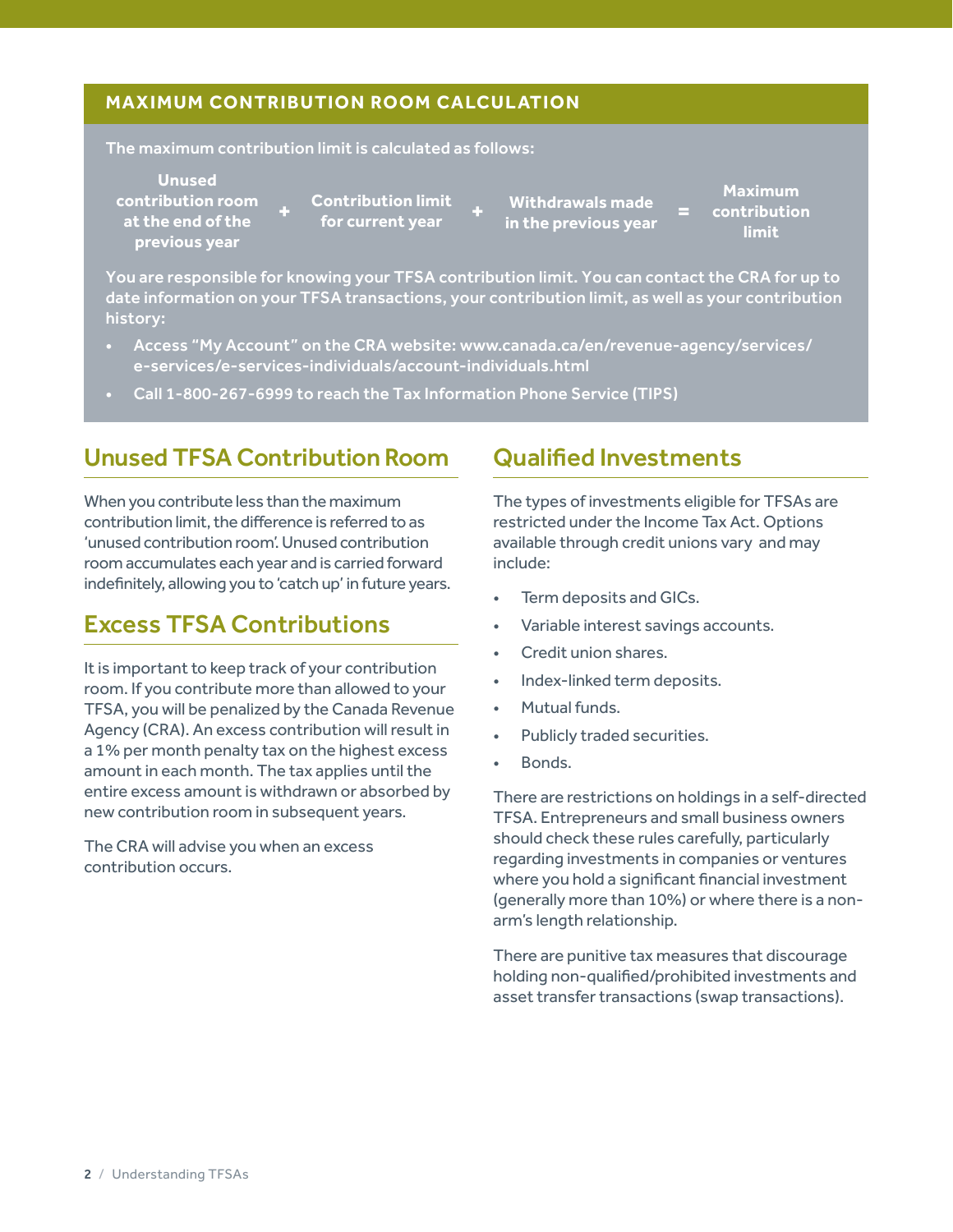#### **TYPES OF TFSA INVESTMENTS**

A TFSA may contain any of a number of eligible investment vehicles, including deposit-type savings accounts, mutual funds or self-directed plans. Your credit union investment specialist can help you choose the right one based on your goals and your tolerance for investment risk.

#### **Withdrawals**

One of the great advantages of TFSA accounts is that you can withdraw funds at any time (may be subject to investment terms). Withdrawals are not subject to income tax, and do not impact eligibility for federal income tested benefits and credits (e.g. OAS, GIS, Age Credit, GST, EI, Canada Child Benefit, working income tax benefit).

Withdrawals from TFSA accounts will increase your contribution room in the following year, but not for the year of withdrawal.

#### **TRANSFERS**

TFSA funds are transferable to another TFSA owned by:

- You, under a direct transfer.
- A former spouse/CLP, on relationship breakdown.

*NOTE: Where a transfer from one TFSA to another TFSA due to relationship breakdown will not affect the TFSA* 

### Death of a TFSA Holder

You may appoint your spouse/CLP as successor holder of your TFSA. Upon your death, your spouse/CLP will become the holder of the TFSA.

Where your spouse/CLP is the designated beneficiary and is not specifically appointed successor holder, any income/gain earned after your death will not be tax sheltered. Your spouse/ CLP may contribute an amount, not exceeding the fair market value (FMV) at date of death, without impacting his/her unused TFSA contribution room. The contribution must be made before December 31 of the year following the year of death. In addition, within 30 days of making that contribution or at a later time as permitted by the CRA, your spouse/CLP must provide the CRA with a completed RC240 Designation of an Exempt Contribution Tax-Free Savings Account (TFSA).

You may designate someone other than your spouse/CLP as beneficiary of the TFSA, or you may choose not to name any beneficiary at all. In either circumstance, the fair market value of the TFSA at date of death are tax-free; however, any increase in value of the TFSA after date of death becomes taxable income either of the beneficiary or of your estate, depending on the circumstances and the date of payments.

*NOTE: Where, at the time of your death, you reside in Quebec, your spouse/CLP cannot become the successor holder of your TFSA. A designation of beneficiary is also not recognized in Quebec.*